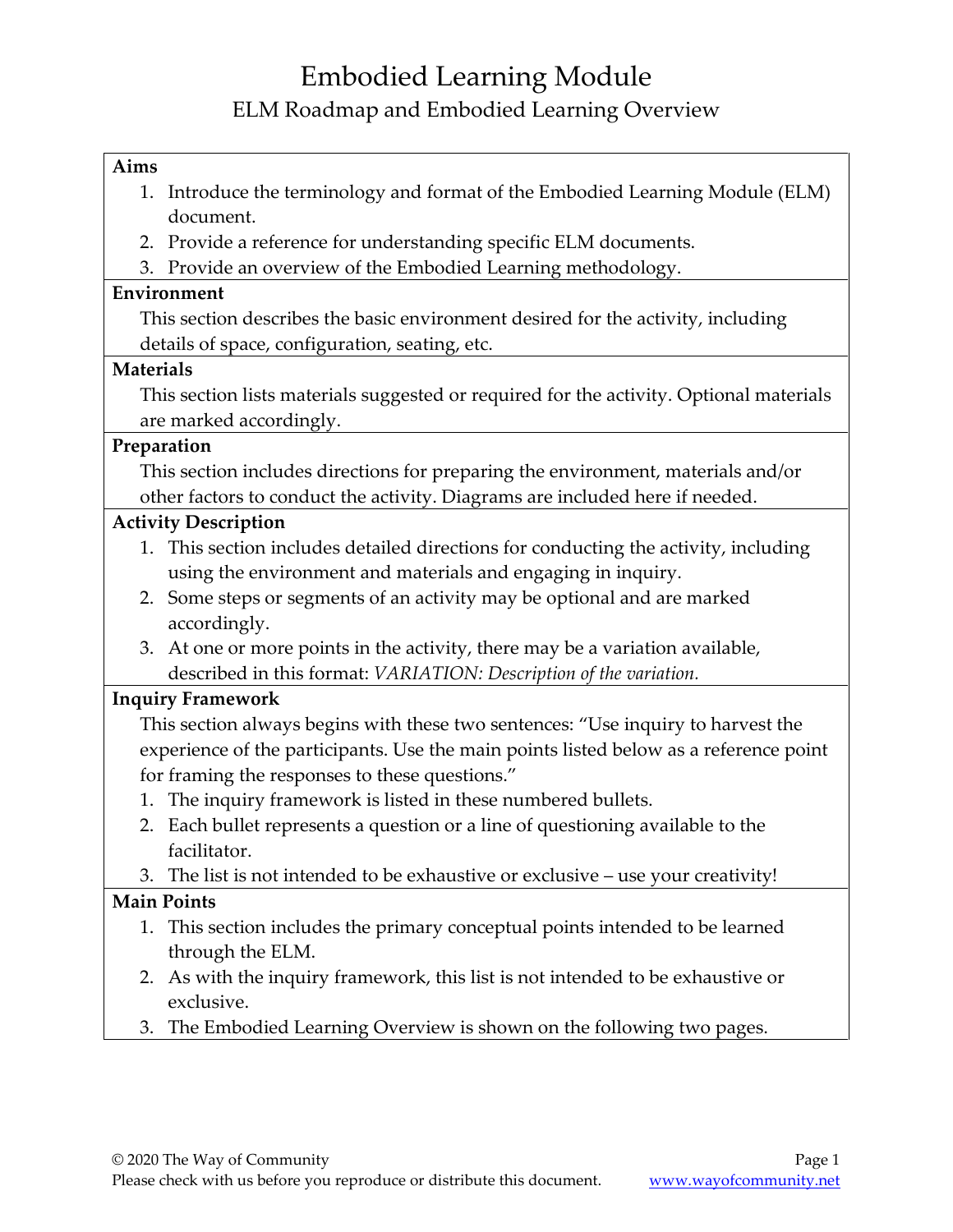## Embodied Learning Module ELM Roadmap and Embodied Learning Overview

**Embodied Learning** (EL) is an interactive, engaged learning methodology featuring physically and/or emotionally embodied activities as the basis for introducing any conceptual framework. This method:

- Offers an alternative to the traditional "explain do debrief" cycle of teaching.
- Invites creativity in designing activities and formulating inquiry questions, as well as presence and curiosity in responding to the group's experience.
- Stimulates a high level of interest and engagement in the participants as they co-create their own learning.
- Introduces the desired conceptual framework with the possibility that fresh understanding and wisdom may arise from within the group.

The Embodied Learning Cycle consists of four phases: *Activity*, *Inquiry*, *Practice* and *Reflection* (see diagram and table below). The right side (*Activity* – *Inquiry*) provides the context for learning, experience of a shared activity, and an inquiry-based introduction to the conceptual framework. The left side (*Practice* – *Reflection*) introduces the procedures and techniques of the practice, followed by reflection to integrate the entire cycle. Either side of the cycle may be repeated to introduce multiple conceptual frameworks or practices sequentially.

| Aim                        | <b>Means</b>                    | <b>Facilitator Input</b>        | <b>Learning Qualities</b>                          |
|----------------------------|---------------------------------|---------------------------------|----------------------------------------------------|
| <i>Share</i><br>Experience | Embodied activity to provide a  | Context: given as a             | Insight into personal learning.<br>$\bullet$       |
|                            | lived experience, through which | framework for the activity.     | Narrative description of individual<br>$\bullet$   |
|                            | conceptual learning can be      |                                 | experience.                                        |
|                            | drawn.                          |                                 |                                                    |
| Develop<br>Principles      | Skillful inquiry about the      | Concepts: introduced by         | <b>Curiosity</b> about application of<br>$\bullet$ |
|                            | experience to co-create a       | reflecting or reframing         | principles.                                        |
|                            | conceptual framework.           | inquiry responses.              |                                                    |
| Introduce<br>Method        | Guided practice to implement    | Instruction (relate activity to | Technique for putting principles<br>$\bullet$      |
|                            | the concepts in a lasting form  | the practice).                  | into practical use.                                |
|                            | that can be repeated later.     |                                 | Meaning of the practice.<br>$\bullet$              |
| Integrate<br>Learning      | Guided reflection on the entire | Procedure (details of the       | Wisdom arising from integration<br>$\bullet$       |
|                            | experience and especially the   | practice).                      | of inner learning with external                    |
|                            | introduced practice.            |                                 | concepts.                                          |

© 2020 The Way of Community Page 2

Please check with us before you reproduce or distribute this document. Www.wayofcommunity.net